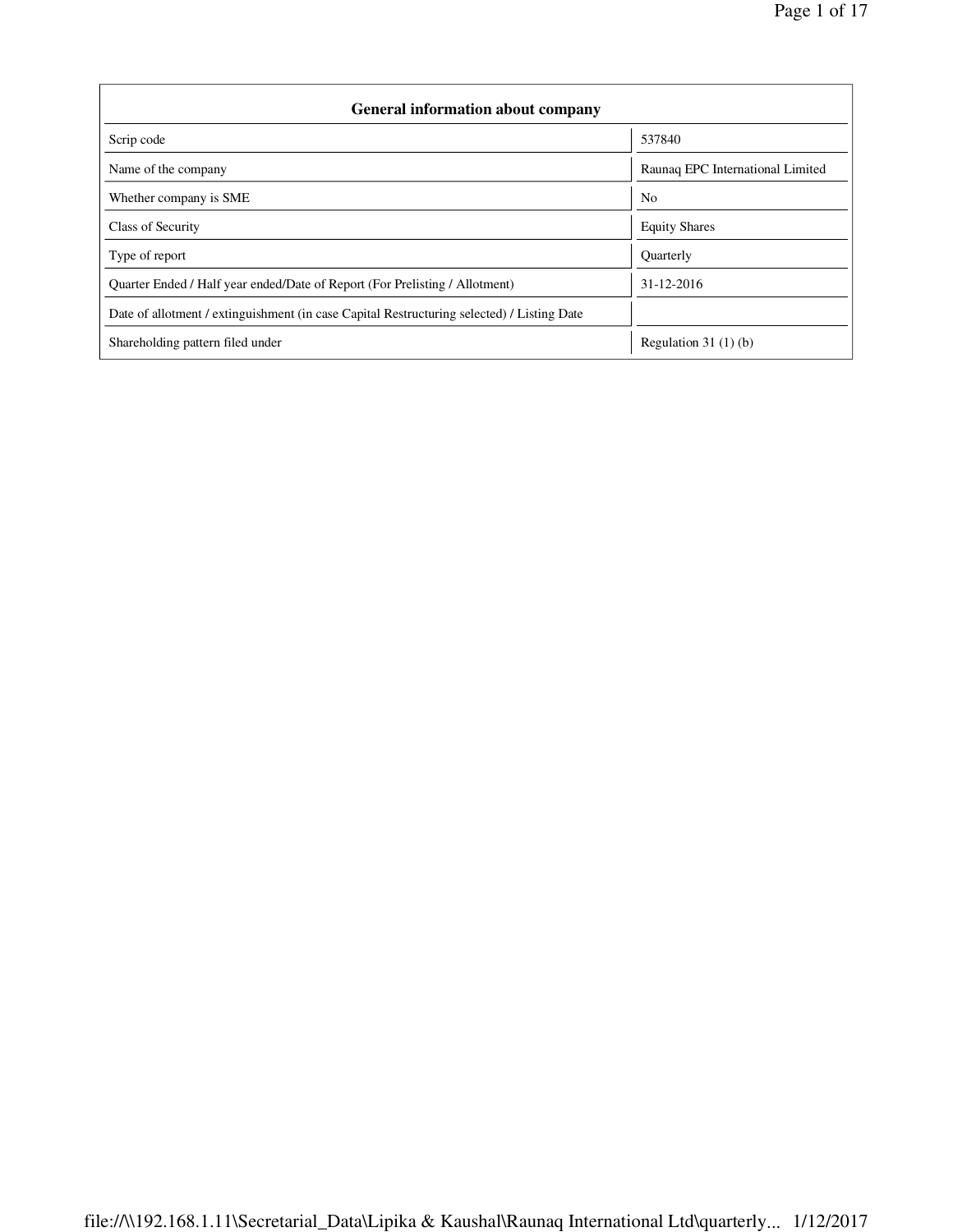| Sr. No.      | Particular                                                                             | Yes/No         |
|--------------|----------------------------------------------------------------------------------------|----------------|
|              | Whether the Listed Entity has issued any partly paid up shares?                        | N <sub>0</sub> |
|              | Whether the Listed Entity has issued any Convertible Securities?                       | N <sub>0</sub> |
|              | Whether the Listed Entity has issued any Warrants?                                     | N <sub>0</sub> |
|              | Whether the Listed Entity has any shares against which depository receipts are issued? | N <sub>0</sub> |
|              | Whether the Listed Entity has any shares in locked-in?                                 | N <sub>0</sub> |
| <sub>0</sub> | Whether any shares held by promoters are pledge or otherwise encumbered?               | N <sub>0</sub> |
|              | Whether company has equity shares with differential voting rights?                     | No             |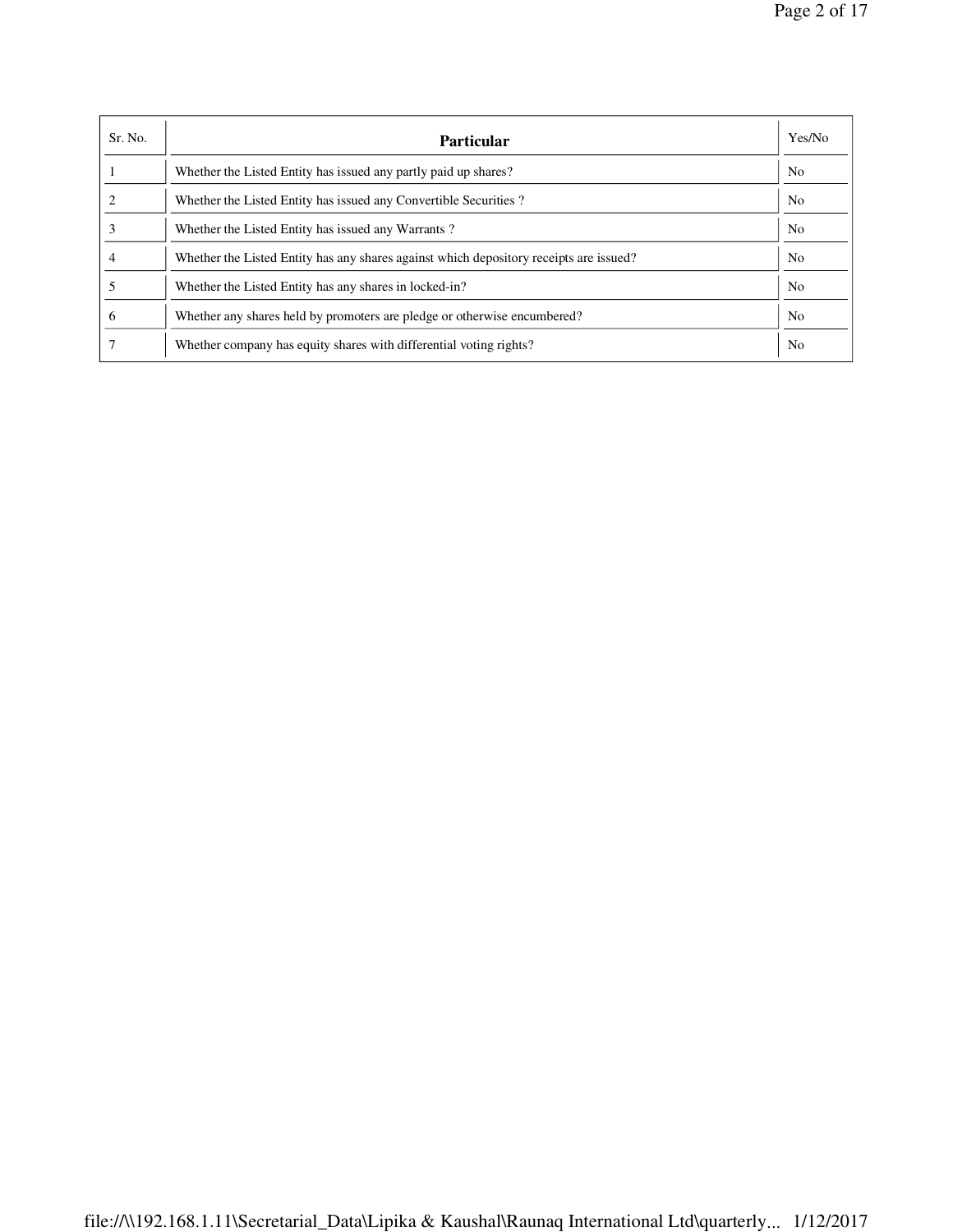|                 | Table I - Summary Statement holding of specified securities |                         |                        |                                 |                                              |                             |                                                                       |                                                                  |               |         |                     |
|-----------------|-------------------------------------------------------------|-------------------------|------------------------|---------------------------------|----------------------------------------------|-----------------------------|-----------------------------------------------------------------------|------------------------------------------------------------------|---------------|---------|---------------------|
| Category<br>(I) |                                                             | fully                   | No. of                 | No.<br>Of<br>Partly             | No. Of<br>shares<br>underlying<br>Depository | Total<br>nos.               | Shareholding<br>as a % of<br>total no. of<br>shares<br>(calculated as | Number of Voting Rights held in each<br>class of securities (IX) |               |         |                     |
|                 | Category<br>of<br>shareholder                               | Nos. Of<br>shareholders | paid up<br>equity      | paid-<br>up                     |                                              | shares<br>held<br>$(VII) =$ |                                                                       | No of Voting (XIV) Rights                                        |               |         | Total as a          |
|                 | (II)                                                        | (III)                   | shares<br>held<br>(IV) | equity<br>shares<br>held<br>(V) | Receipts<br>(VI)                             | $(IV)+$<br>$(V)$ +<br>(VI)  | per SCRR,<br>1957) (VIII)<br>As a $%$ of<br>$(A+B+C2)$                | Class<br>eg: X<br>2247955                                        | Class<br>eg:y | Total   | $%$ of<br>$(A+B+C)$ |
| (A)             | Promoter<br>$\&$<br>Promoter<br>Group                       | $\overline{4}$          | 2247955                |                                 |                                              | 2247955                     | 67.24                                                                 |                                                                  |               | 2247955 | 67.24               |
| (B)             | Public                                                      | 2167                    | 1095288                |                                 |                                              | 1095288                     | 32.76                                                                 | 1095288                                                          |               | 1095288 | 32.76               |
| (C)             | Non<br>Promoter-<br>Non Public                              |                         |                        |                                 |                                              |                             |                                                                       |                                                                  |               |         |                     |
| (C1)            | <b>Shares</b><br>underlying<br><b>DRs</b>                   |                         |                        |                                 |                                              |                             |                                                                       |                                                                  |               |         |                     |
| (C2)            | Shares held<br>by<br>Employee<br>Trusts                     |                         |                        |                                 |                                              |                             |                                                                       |                                                                  |               |         |                     |
|                 | Total                                                       | 2171                    | 3343243                |                                 |                                              | 3343243                     | 100                                                                   | 3343243                                                          |               | 3343243 | 100                 |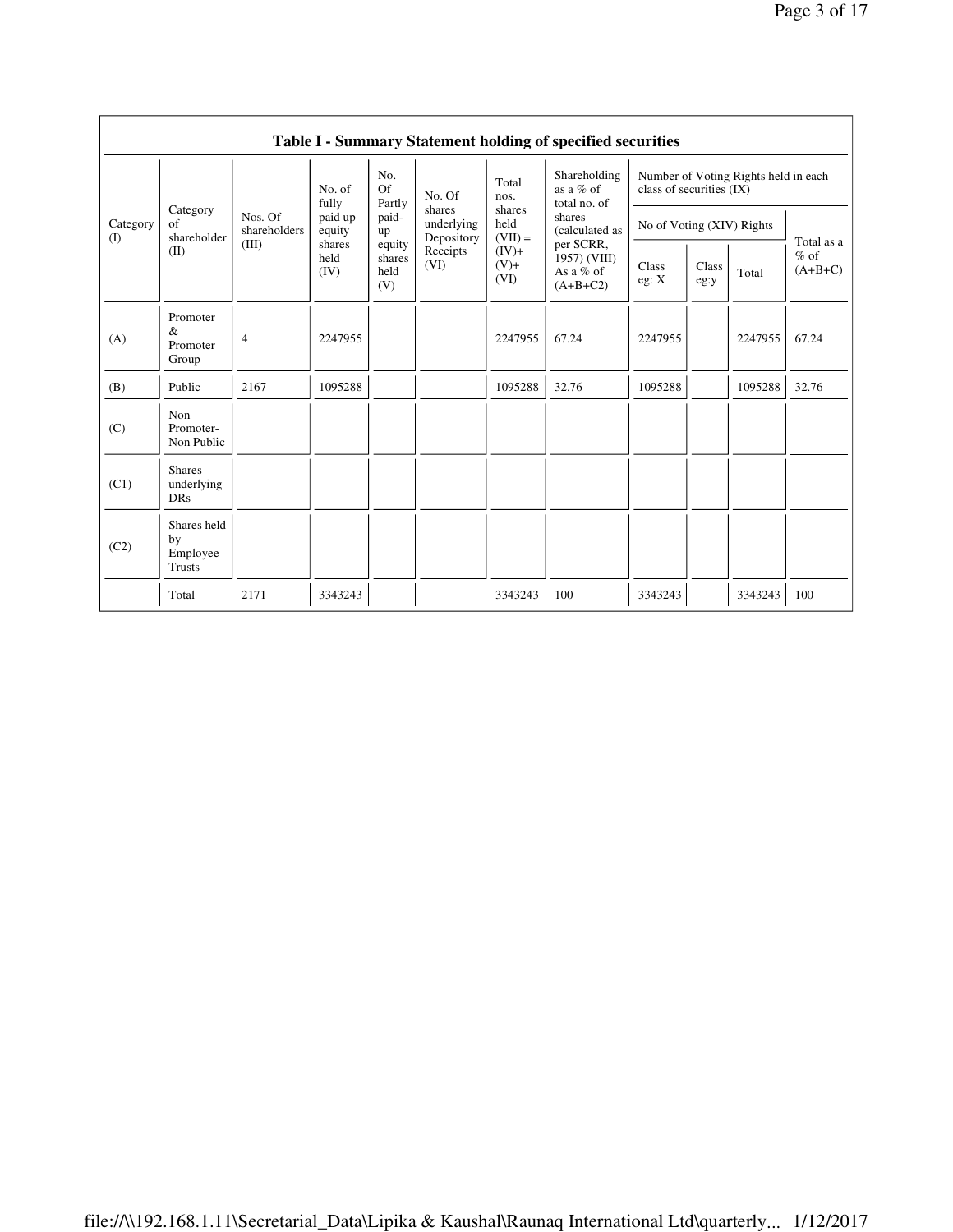|                       |                                                |                                                 |                                                                             |                                                                                                                        | Table I - Summary Statement holding of specified securities                                                                                                                                      |                                          |                                                          |                                                                               |                                                         |                                           |
|-----------------------|------------------------------------------------|-------------------------------------------------|-----------------------------------------------------------------------------|------------------------------------------------------------------------------------------------------------------------|--------------------------------------------------------------------------------------------------------------------------------------------------------------------------------------------------|------------------------------------------|----------------------------------------------------------|-------------------------------------------------------------------------------|---------------------------------------------------------|-------------------------------------------|
| Category<br>$\rm (I)$ | Category<br>of                                 | No. Of<br><b>Shares</b><br>Underlying           | No. of<br><b>Shares</b><br>Underlying<br>Outstanding<br>Warrants<br>$(X_i)$ | No. Of<br><b>Shares</b><br>Underlying<br>Outstanding<br>convertible<br>securities<br>and No. Of<br>Warrants<br>(Xi)(a) | Shareholding,<br>as a $%$<br>assuming full<br>conversion of<br>convertible<br>securities (as a<br>percentage of<br>diluted share<br>capital) $(XI)=$<br>$(VII)+(X)$ As a<br>$%$ of<br>$(A+B+C2)$ | Number of<br>Locked in<br>shares $(XII)$ |                                                          | Number of<br><b>Shares</b><br>pledged or<br>otherwise<br>encumbered<br>(XIII) |                                                         | Number of<br>equity shares                |
|                       | shareholder<br>(II)                            | Outstanding<br>convertible<br>securities<br>(X) |                                                                             |                                                                                                                        |                                                                                                                                                                                                  | No.<br>(a)                               | As a<br>$\%$ of<br>total<br><b>Shares</b><br>held<br>(b) | No.<br>(a)                                                                    | As a<br>$%$ of<br>total<br><b>Shares</b><br>held<br>(b) | held in<br>dematerialized<br>form $(XIV)$ |
| (A)                   | Promoter<br>&<br>Promoter<br>Group             |                                                 |                                                                             |                                                                                                                        | 67.24                                                                                                                                                                                            |                                          |                                                          |                                                                               |                                                         | 2228020                                   |
| (B)                   | Public                                         |                                                 |                                                                             |                                                                                                                        | 32.76                                                                                                                                                                                            |                                          |                                                          |                                                                               |                                                         | 788122                                    |
| (C)                   | Non<br>Promoter-<br>Non Public                 |                                                 |                                                                             |                                                                                                                        |                                                                                                                                                                                                  |                                          |                                                          |                                                                               |                                                         |                                           |
| (C1)                  | <b>Shares</b><br>underlying<br><b>DRs</b>      |                                                 |                                                                             |                                                                                                                        |                                                                                                                                                                                                  |                                          |                                                          |                                                                               |                                                         |                                           |
| (C2)                  | Shares held<br>by<br>Employee<br><b>Trusts</b> |                                                 |                                                                             |                                                                                                                        |                                                                                                                                                                                                  |                                          |                                                          |                                                                               |                                                         |                                           |
|                       | Total                                          |                                                 |                                                                             |                                                                                                                        | 100                                                                                                                                                                                              |                                          |                                                          |                                                                               |                                                         | 3016142                                   |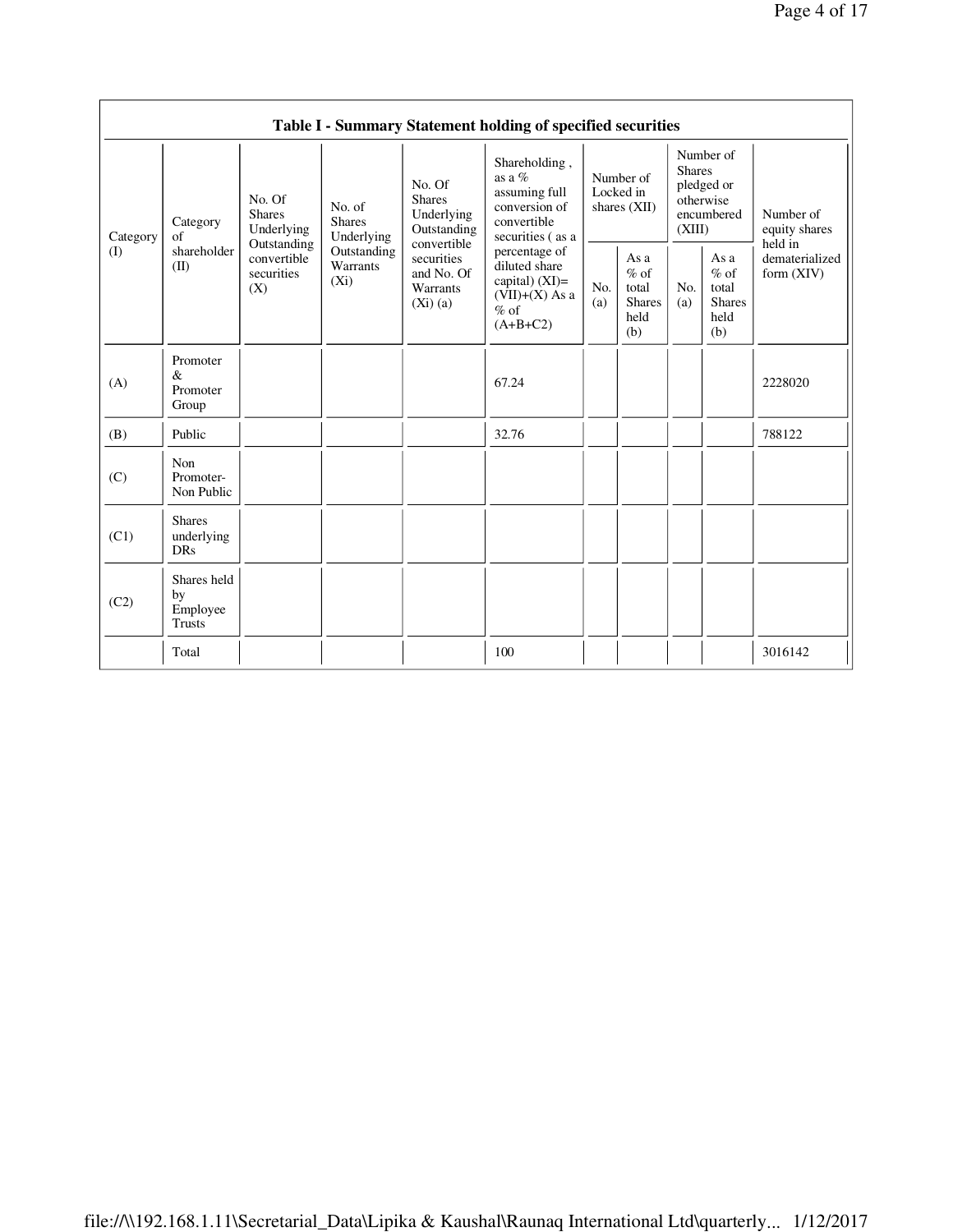|                                                                                                | Table II - Statement showing shareholding pattern of the Promoter and Promoter Group                                |                         |                                                                |                                                                              |                                    |                             |                                                  |                               |               |                                 |                                 |
|------------------------------------------------------------------------------------------------|---------------------------------------------------------------------------------------------------------------------|-------------------------|----------------------------------------------------------------|------------------------------------------------------------------------------|------------------------------------|-----------------------------|--------------------------------------------------|-------------------------------|---------------|---------------------------------|---------------------------------|
|                                                                                                |                                                                                                                     |                         | No. of<br>fully<br>paid up<br>equity<br>shares<br>held<br>(IV) | No.<br><b>Of</b><br>Partly<br>paid-<br>up<br>equity<br>shares<br>held<br>(V) | No. Of                             | Total<br>nos.               | Shareholding<br>as a % of<br>total no. of        | each class of securities (IX) |               | Number of Voting Rights held in |                                 |
| Sr.                                                                                            | Category &<br>Name of the                                                                                           | Nos. Of<br>shareholders |                                                                |                                                                              | shares<br>underlying<br>Depository | shares<br>held<br>$(VII) =$ | shares<br>(calculated<br>as per                  | No of Voting (XIV) Rights     |               |                                 | Total<br>as a %                 |
|                                                                                                | Shareholders (I)                                                                                                    | (III)                   |                                                                |                                                                              | Receipts<br>(VI)                   | $(IV)+$<br>$(V)+$<br>(VI)   | SCRR,<br>1957) (VIII)<br>As a % of<br>$(A+B+C2)$ | Class<br>eg: X                | Class<br>eg:y | Total                           | of<br>Total<br>Voting<br>rights |
| A                                                                                              | Table II - Statement showing shareholding pattern of the Promoter and Promoter Group                                |                         |                                                                |                                                                              |                                    |                             |                                                  |                               |               |                                 |                                 |
| (1)                                                                                            | Indian                                                                                                              |                         |                                                                |                                                                              |                                    |                             |                                                  |                               |               |                                 |                                 |
| (a)                                                                                            | Individuals/Hindu<br>undivided Family                                                                               | $\overline{c}$          | 1486630                                                        |                                                                              |                                    | 1486630                     | 44.47                                            | 1486630                       |               | 1486630                         | 44.47                           |
| (d)                                                                                            | Any Other<br>(specify)                                                                                              | 2                       | 761325                                                         |                                                                              |                                    | 761325                      | 22.77                                            | 761325                        |               | 761325                          | 22.77                           |
| Sub-Total<br>(A)(1)                                                                            |                                                                                                                     | 4                       | 2247955                                                        |                                                                              |                                    | 2247955                     | 67.24                                            | 2247955                       |               | 2247955                         | 67.24                           |
| (2)                                                                                            | Foreign                                                                                                             |                         |                                                                |                                                                              |                                    |                             |                                                  |                               |               |                                 |                                 |
| Total<br>Shareholding<br>of Promoter<br>and<br>Promoter<br>Group $(A)=$<br>$(A)(1)+(A)$<br>(2) |                                                                                                                     | 4                       | 2247955                                                        |                                                                              |                                    | 2247955                     | 67.24                                            | 2247955                       |               | 2247955                         | 67.24                           |
| $\, {\bf B}$                                                                                   | Table III - Statement showing shareholding pattern of the Public shareholder                                        |                         |                                                                |                                                                              |                                    |                             |                                                  |                               |               |                                 |                                 |
| (1)                                                                                            | Institutions                                                                                                        |                         |                                                                |                                                                              |                                    |                             |                                                  |                               |               |                                 |                                 |
| (f)                                                                                            | Financial<br>Institutions/<br><b>Banks</b>                                                                          | $\mathbf{1}$            | 217                                                            |                                                                              |                                    | 217                         | 0.01                                             | 217                           |               | 217                             | 0.01                            |
| Sub-Total<br>(B)(1)                                                                            |                                                                                                                     | 1                       | 217                                                            |                                                                              |                                    | 217                         | 0.01                                             | 217                           |               | 217                             | 0.01                            |
| (3)                                                                                            | Non-institutions                                                                                                    |                         |                                                                |                                                                              |                                    |                             |                                                  |                               |               |                                 |                                 |
| (a(i))                                                                                         | Individuals -<br>i.Individual<br>shareholders<br>holding nominal<br>share capital up<br>to Rs. 2 lakhs.             | 2082                    | 695814                                                         |                                                                              |                                    | 695814                      | 20.81                                            | 695814                        |               | 695814                          | 20.81                           |
| (a(ii))                                                                                        | Individuals - ii.<br>Individual<br>shareholders<br>holding nominal<br>share capital in<br>excess of Rs. 2<br>lakhs. | 9                       | 293325                                                         |                                                                              |                                    | 293325                      | 8.77                                             | 293325                        |               | 293325                          | 8.77                            |
| (e)                                                                                            | Any Other<br>(specify)                                                                                              | 75                      | 105932                                                         |                                                                              |                                    | 105932                      | 3.17                                             | 105932                        |               | 105932                          | 3.17                            |
| Sub-Total<br>(B)(3)                                                                            |                                                                                                                     | 2166                    | 1095071                                                        |                                                                              |                                    | 1095071                     | 32.75                                            | 1095071                       |               | 1095071                         | 32.75                           |
|                                                                                                |                                                                                                                     |                         |                                                                |                                                                              |                                    |                             |                                                  |                               |               |                                 |                                 |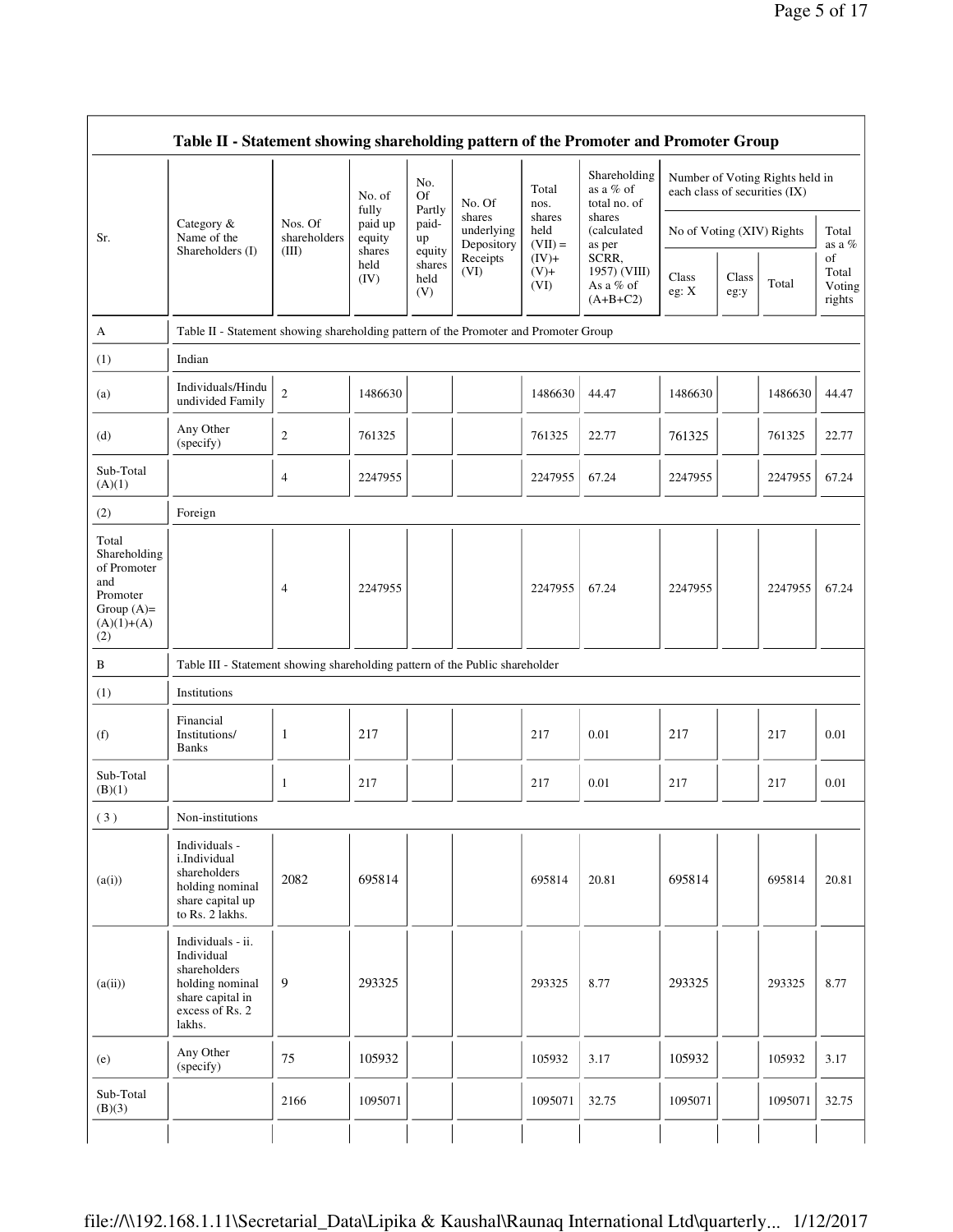| <b>Total Public</b><br>Shareholding<br>$(B)=(B)(1)+$<br>$(B)(2)+(B)$<br>(3) |                                                                                               | 2167 | 1095288 |  | 1095288 | 32.76 | 1095288 | 1095288 | 32.76 |
|-----------------------------------------------------------------------------|-----------------------------------------------------------------------------------------------|------|---------|--|---------|-------|---------|---------|-------|
| C                                                                           | Table IV - Statement showing shareholding pattern of the Non Promoter- Non Public shareholder |      |         |  |         |       |         |         |       |
| Total<br>$(A+B+C2)$                                                         |                                                                                               | 2171 | 3343243 |  | 3343243 | 100   | 3343243 | 3343243 | 100   |
| Total<br>$(A+B+C)$                                                          |                                                                                               | 2171 | 3343243 |  | 3343243 | 100   | 3343243 | 3343243 | 100   |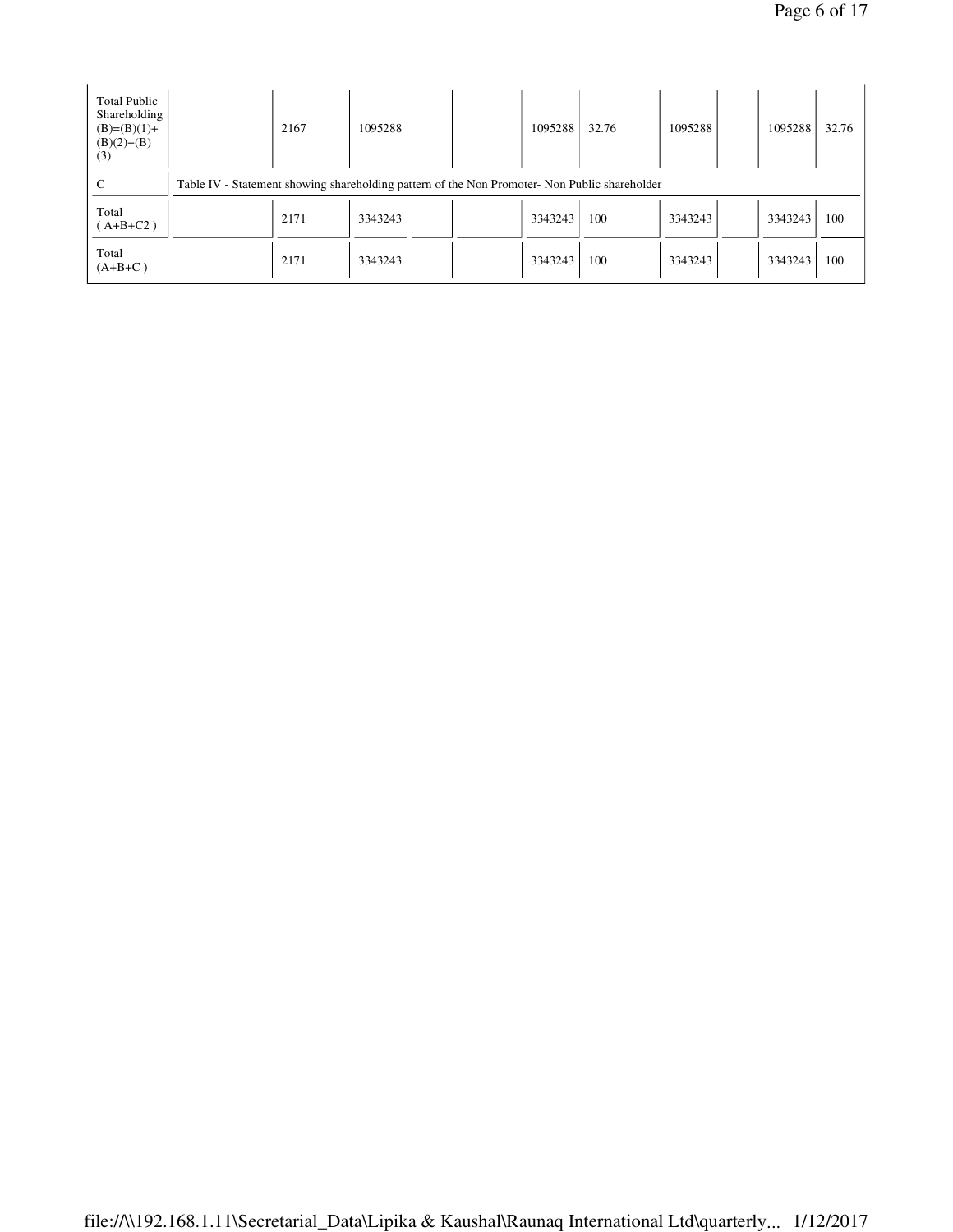|                                                                                         |                                                                                         |                                                                             |                                                                                                               | Table II - Statement showing shareholding pattern of the Promoter and Promoter Group                                                                                               |            |                                                    |                                                                               |                                                       |                                       |
|-----------------------------------------------------------------------------------------|-----------------------------------------------------------------------------------------|-----------------------------------------------------------------------------|---------------------------------------------------------------------------------------------------------------|------------------------------------------------------------------------------------------------------------------------------------------------------------------------------------|------------|----------------------------------------------------|-------------------------------------------------------------------------------|-------------------------------------------------------|---------------------------------------|
| Sr.                                                                                     | No. Of<br><b>Shares</b><br>Underlying<br>Outstanding<br>convertible<br>securities $(X)$ | No. of<br><b>Shares</b><br>Underlying<br>Outstanding<br>Warrants<br>$(X_i)$ | No. Of Shares<br>Underlying<br>Outstanding<br>convertible<br>securities and<br>No. Of<br>Warrants (Xi)<br>(a) | Shareholding, as<br>a % assuming full<br>conversion of<br>convertible<br>securities (as a<br>percentage of<br>diluted share<br>capital) (XI)=<br>(VII)+(X) As a %<br>of $(A+B+C2)$ |            | Number of<br>Locked in<br>shares (XII)             | Number of<br><b>Shares</b><br>pledged or<br>otherwise<br>encumbered<br>(XIII) |                                                       | Number of<br>equity shares<br>held in |
|                                                                                         |                                                                                         |                                                                             |                                                                                                               |                                                                                                                                                                                    | No.<br>(a) | As a %<br>of total<br><b>Shares</b><br>held<br>(b) | No.<br>(a)                                                                    | As a $\%$<br>of total<br><b>Shares</b><br>held<br>(b) | dematerialized<br>form (XIV)          |
| A                                                                                       |                                                                                         |                                                                             |                                                                                                               | Table II - Statement showing shareholding pattern of the Promoter and Promoter Group                                                                                               |            |                                                    |                                                                               |                                                       |                                       |
| (1)                                                                                     | Indian                                                                                  |                                                                             |                                                                                                               |                                                                                                                                                                                    |            |                                                    |                                                                               |                                                       |                                       |
| (a)                                                                                     |                                                                                         |                                                                             |                                                                                                               | 44.47                                                                                                                                                                              |            |                                                    |                                                                               |                                                       | 1466695                               |
| (d)                                                                                     |                                                                                         |                                                                             |                                                                                                               | 22.77                                                                                                                                                                              |            |                                                    |                                                                               |                                                       | 761325                                |
| Sub-Total (A)<br>(1)                                                                    |                                                                                         |                                                                             |                                                                                                               | 67.24                                                                                                                                                                              |            |                                                    |                                                                               |                                                       | 2228020                               |
| (2)                                                                                     | Foreign                                                                                 |                                                                             |                                                                                                               |                                                                                                                                                                                    |            |                                                    |                                                                               |                                                       |                                       |
| Total<br>Shareholding<br>of Promoter<br>and Promoter<br>Group $(A)=$<br>$(A)(1)+(A)(2)$ |                                                                                         |                                                                             |                                                                                                               | 67.24                                                                                                                                                                              |            |                                                    |                                                                               |                                                       | 2228020                               |
| B                                                                                       |                                                                                         |                                                                             |                                                                                                               | Table III - Statement showing shareholding pattern of the Public shareholder                                                                                                       |            |                                                    |                                                                               |                                                       |                                       |
| (1)                                                                                     | Institutions                                                                            |                                                                             |                                                                                                               |                                                                                                                                                                                    |            |                                                    |                                                                               |                                                       |                                       |
| (f)                                                                                     |                                                                                         |                                                                             |                                                                                                               | 0.01                                                                                                                                                                               |            |                                                    |                                                                               |                                                       | $\mathbf{0}$                          |
| Sub-Total (B)<br>(1)                                                                    |                                                                                         |                                                                             |                                                                                                               | 0.01                                                                                                                                                                               |            |                                                    |                                                                               |                                                       | $\mathbf{0}$                          |
| (3)                                                                                     | Non-institutions                                                                        |                                                                             |                                                                                                               |                                                                                                                                                                                    |            |                                                    |                                                                               |                                                       |                                       |
| (a(i))                                                                                  |                                                                                         |                                                                             |                                                                                                               | 20.81                                                                                                                                                                              |            |                                                    |                                                                               |                                                       | 435480                                |
| (a(ii))                                                                                 |                                                                                         |                                                                             |                                                                                                               | 8.77                                                                                                                                                                               |            |                                                    |                                                                               |                                                       | 271450                                |
| (e)                                                                                     |                                                                                         |                                                                             |                                                                                                               | 3.17                                                                                                                                                                               |            |                                                    |                                                                               |                                                       | 81192                                 |
| Sub-Total (B)<br>(3)                                                                    |                                                                                         |                                                                             |                                                                                                               | 32.75                                                                                                                                                                              |            |                                                    |                                                                               |                                                       | 788122                                |
| <b>Total Public</b><br>Shareholding<br>$(B)=(B)(1)+$<br>$(B)(2)+(B)(3)$                 |                                                                                         |                                                                             |                                                                                                               | 32.76                                                                                                                                                                              |            |                                                    |                                                                               |                                                       | 788122                                |
| $\mathbf C$                                                                             |                                                                                         |                                                                             |                                                                                                               | Table IV - Statement showing shareholding pattern of the Non Promoter- Non Public shareholder                                                                                      |            |                                                    |                                                                               |                                                       |                                       |
| Total<br>$(A+B+C2)$                                                                     |                                                                                         |                                                                             |                                                                                                               | 100                                                                                                                                                                                |            |                                                    |                                                                               |                                                       | 3016142                               |
| Total<br>$(A+B+C)$                                                                      |                                                                                         |                                                                             |                                                                                                               | 100                                                                                                                                                                                |            |                                                    |                                                                               |                                                       | 3016142                               |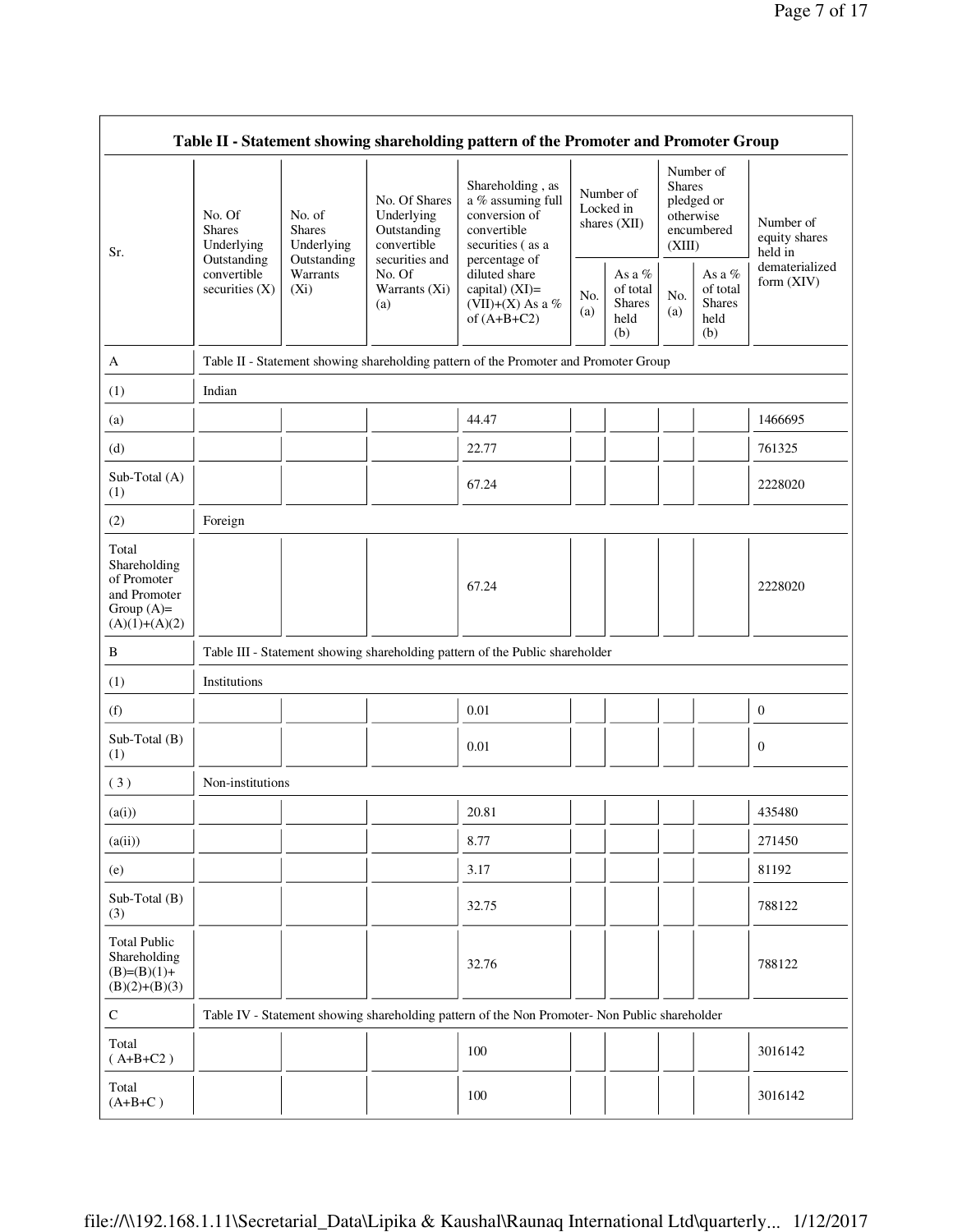|                                                                                                                                                                                |                                                               | Individuals/Hindu undivided Family |                       |
|--------------------------------------------------------------------------------------------------------------------------------------------------------------------------------|---------------------------------------------------------------|------------------------------------|-----------------------|
| Searial No.                                                                                                                                                                    | 1                                                             | 2                                  |                       |
| Name of the<br>Shareholders (I)                                                                                                                                                | Surinder P. Kanwar                                            | Late Dr. Raunaq Singh              | Click here to go back |
| PAN $(II)$                                                                                                                                                                     | AAFPK8732L                                                    | ZZZZZ9999Z                         | Total                 |
| No. of fully paid<br>up equity shares<br>held $(IV)$                                                                                                                           | 1466695                                                       | 19935                              | 1486630               |
| No. Of Partly paid-<br>up equity shares<br>held (V)                                                                                                                            |                                                               |                                    |                       |
| No. Of shares<br>underlying<br>Depository<br>Receipts (VI)                                                                                                                     |                                                               |                                    |                       |
| Total nos. shares<br>held $(VII) = (IV) +$<br>$(V)+(VI)$                                                                                                                       | 1466695                                                       | 19935                              | 1486630               |
| Shareholding as a<br>% of total no. of<br>shares (calculated<br>as per SCRR,<br>1957) (VIII) As a<br>$%$ of $(A+B+C2)$                                                         | 43.87                                                         | 0.6                                | 44.47                 |
|                                                                                                                                                                                | Number of Voting Rights held in each class of securities (IX) |                                    |                       |
| Class eg:X                                                                                                                                                                     | 1466695                                                       | 19935                              | 1486630               |
| Class eg:y                                                                                                                                                                     |                                                               |                                    |                       |
| Total                                                                                                                                                                          | 1466695                                                       | 19935                              | 1486630               |
| Total as a % of<br>Total Voting rights                                                                                                                                         | 43.87                                                         | 0.6                                | 44.47                 |
| No. Of Shares<br>Underlying<br>Outstanding<br>convertible<br>securities $(X)$                                                                                                  |                                                               |                                    |                       |
| No. of Shares<br>Underlying<br>Outstanding<br>Warrants $(Xi)$                                                                                                                  |                                                               |                                    |                       |
| No. Of Shares<br>Underlying<br>Outstanding<br>convertible<br>securities and No.<br>Of Warrants (Xi)<br>(a)                                                                     |                                                               |                                    |                       |
| Shareholding, as a<br>% assuming full<br>conversion of<br>convertible<br>securities (as a<br>percentage of<br>diluted share<br>capital) $(XI) = (VII)$<br>$+(Xi)(a)$ As a % of | 43.87                                                         | 0.6                                | 44.47                 |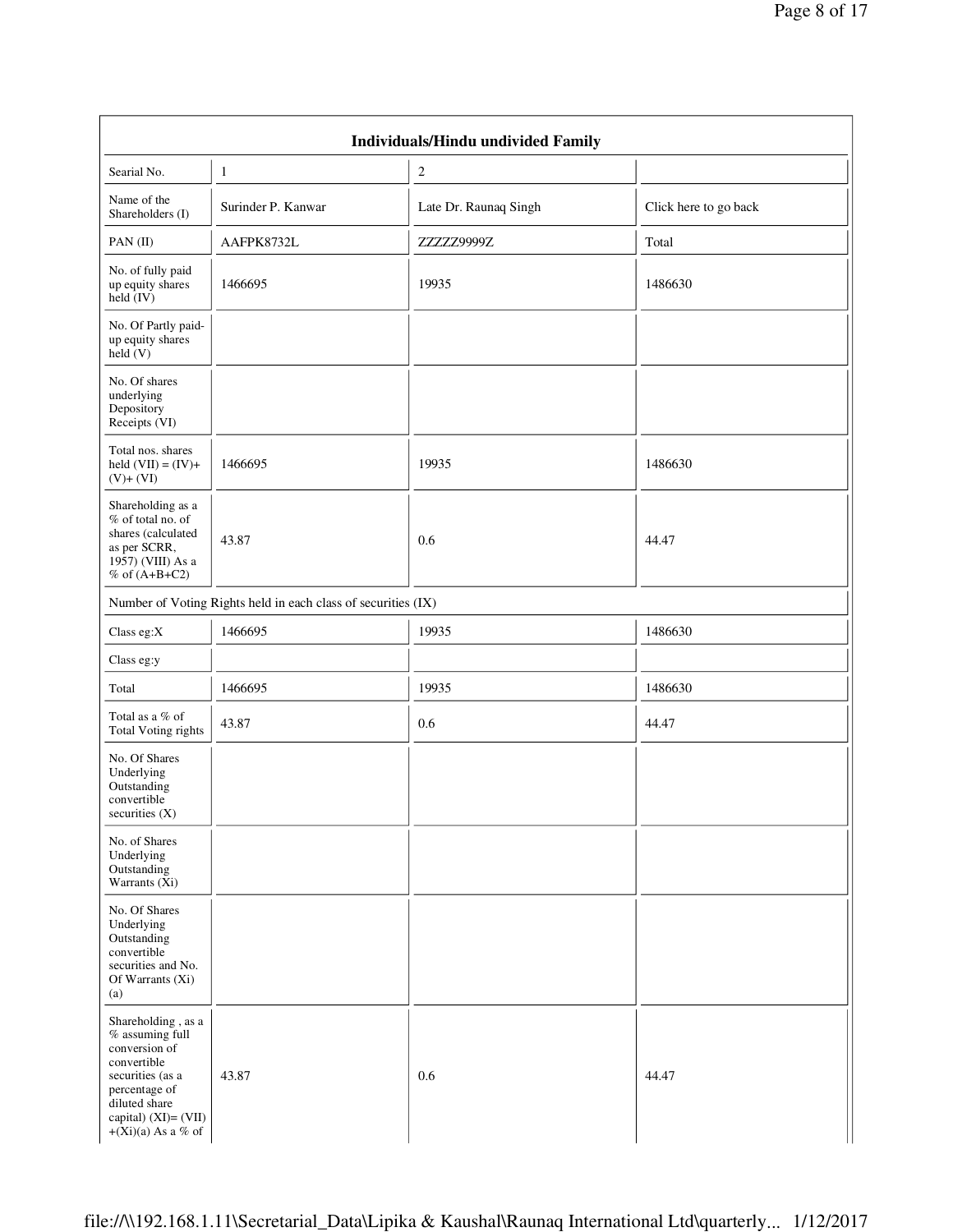| $(A+B+C2)$                                                           |                              |                        |         |  |  |  |  |  |
|----------------------------------------------------------------------|------------------------------|------------------------|---------|--|--|--|--|--|
| Number of Locked in shares (XII)                                     |                              |                        |         |  |  |  |  |  |
| No. (a)                                                              |                              |                        |         |  |  |  |  |  |
| As a % of total<br>Shares held (b)                                   |                              |                        |         |  |  |  |  |  |
| Number of Shares pledged or otherwise encumbered (XIII)              |                              |                        |         |  |  |  |  |  |
| No. (a)                                                              |                              |                        |         |  |  |  |  |  |
| As a % of total<br>Shares held (b)                                   |                              |                        |         |  |  |  |  |  |
| Number of equity<br>shares held in<br>dematerialized<br>form $(XIV)$ | 1466695                      | $\theta$               | 1466695 |  |  |  |  |  |
|                                                                      | Reason for not providing PAN |                        |         |  |  |  |  |  |
| Reason for not<br>providing PAN                                      |                              | Textual Information(1) |         |  |  |  |  |  |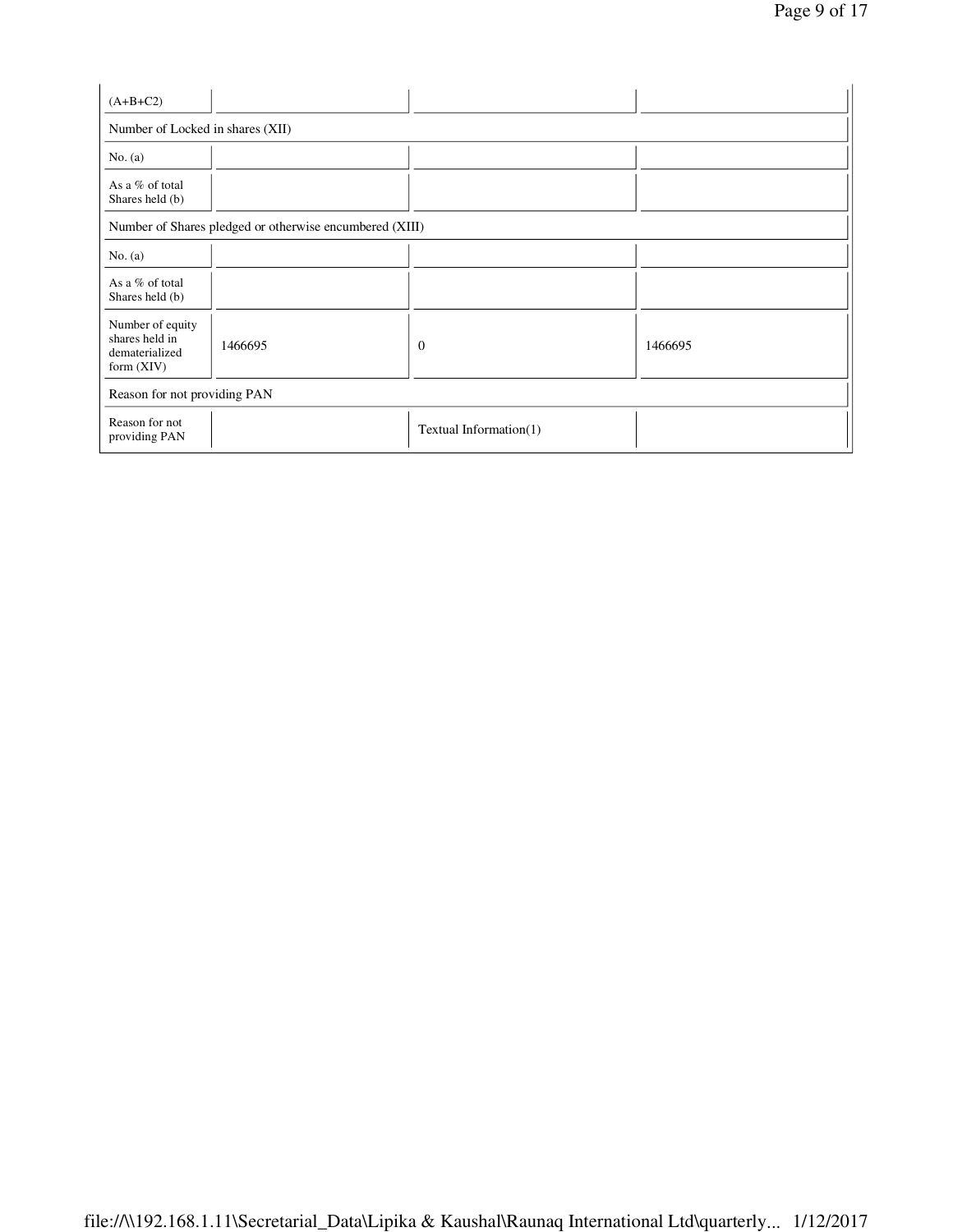|                        | <b>Text Block</b> |
|------------------------|-------------------|
| Textual Information(1) | Deceased          |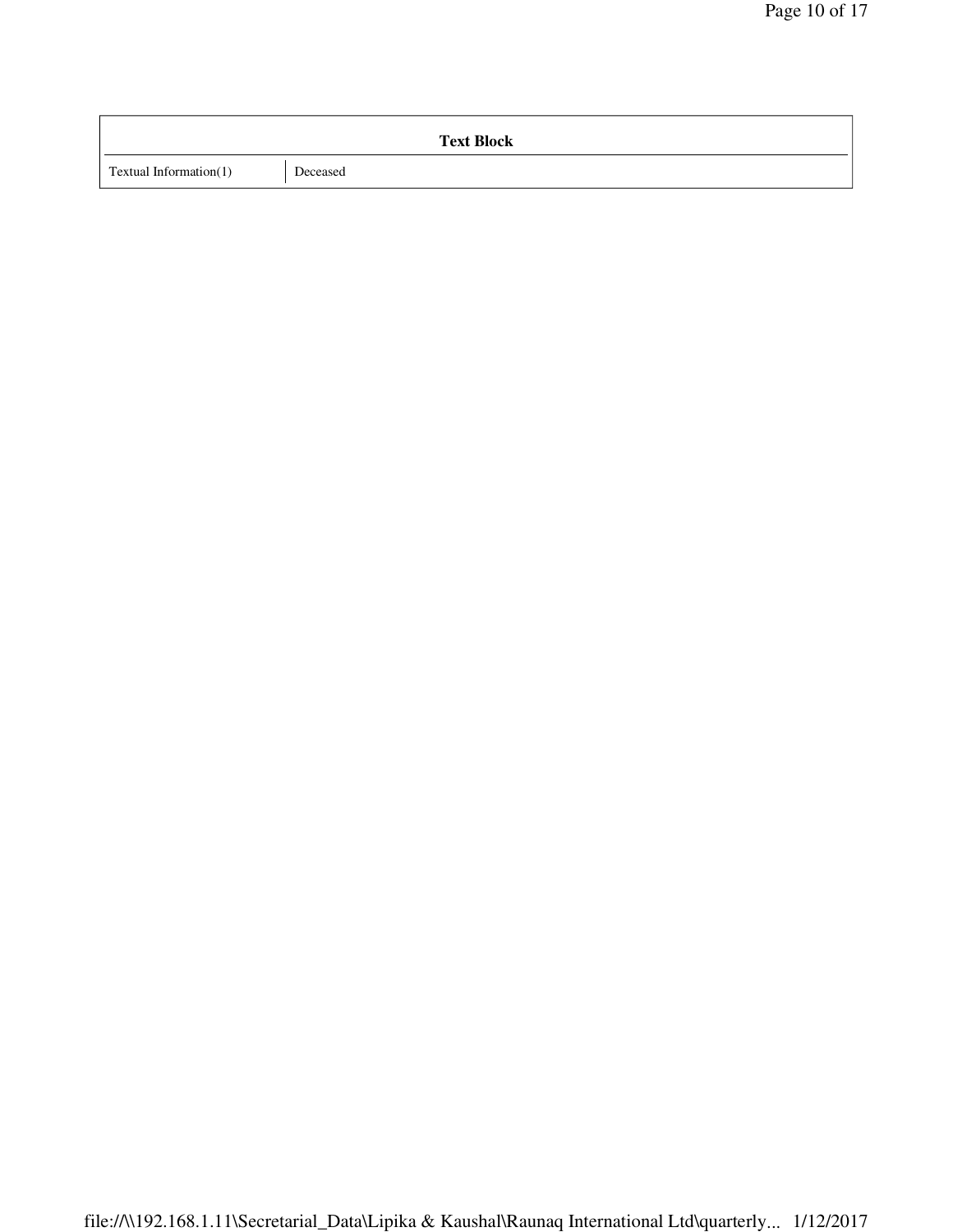| Any Other (specify)                                                                                                      |                                                               |                                                |                       |  |  |  |  |
|--------------------------------------------------------------------------------------------------------------------------|---------------------------------------------------------------|------------------------------------------------|-----------------------|--|--|--|--|
| Searial No.                                                                                                              | 1                                                             | $\boldsymbol{2}$                               |                       |  |  |  |  |
| Category                                                                                                                 | <b>Bodies Corporate</b>                                       | <b>Bodies Corporate</b>                        | Click here to go back |  |  |  |  |
| Name of the<br>Shareholders (I)                                                                                          | Gulab Merchandise Private Limited                             | Vibrant Finance And Investment Private Limited |                       |  |  |  |  |
| PAN $(II)$                                                                                                               | AACCG4079Q                                                    | AAACV0104B                                     | Total                 |  |  |  |  |
| No. of the<br>Shareholders (I)                                                                                           | 1                                                             | $\mathbf{1}$                                   | $\overline{2}$        |  |  |  |  |
| No. of fully paid<br>up equity shares<br>held $(IV)$                                                                     | 644825                                                        | 116500                                         | 761325                |  |  |  |  |
| No. Of Partly paid-<br>up equity shares<br>held (V)                                                                      |                                                               |                                                |                       |  |  |  |  |
| No. Of shares<br>underlying<br>Depository<br>Receipts (VI)                                                               |                                                               |                                                |                       |  |  |  |  |
| Total nos. shares<br>held $(VII) = (IV) +$<br>$(V)+(VI)$                                                                 | 644825                                                        | 116500                                         | 761325                |  |  |  |  |
| Shareholding as a<br>$%$ of total no. of<br>shares (calculated<br>as per SCRR,<br>1957) (VIII) As a<br>$%$ of $(A+B+C2)$ | 19.29                                                         | 3.48                                           | 22.77                 |  |  |  |  |
|                                                                                                                          | Number of Voting Rights held in each class of securities (IX) |                                                |                       |  |  |  |  |
| Class eg: X                                                                                                              | 644825                                                        | 116500                                         | 761325                |  |  |  |  |
| Class eg:y                                                                                                               |                                                               |                                                |                       |  |  |  |  |
| Total                                                                                                                    | 644825                                                        | 116500                                         | 761325                |  |  |  |  |
| Total as a % of<br>Total Voting rights                                                                                   | 19.29                                                         | 3.48                                           | 22.77                 |  |  |  |  |
| No. Of Shares<br>Underlying<br>Outstanding<br>convertible<br>securities $(X)$                                            |                                                               |                                                |                       |  |  |  |  |
| No. of Shares<br>Underlying<br>Outstanding<br>Warrants $(X_i)$                                                           |                                                               |                                                |                       |  |  |  |  |
| No. Of Shares<br>Underlying<br>Outstanding<br>convertible<br>securities and No.<br>Of Warrants (Xi)<br>(a)               |                                                               |                                                |                       |  |  |  |  |
| Shareholding, as a<br>% assuming full                                                                                    |                                                               |                                                |                       |  |  |  |  |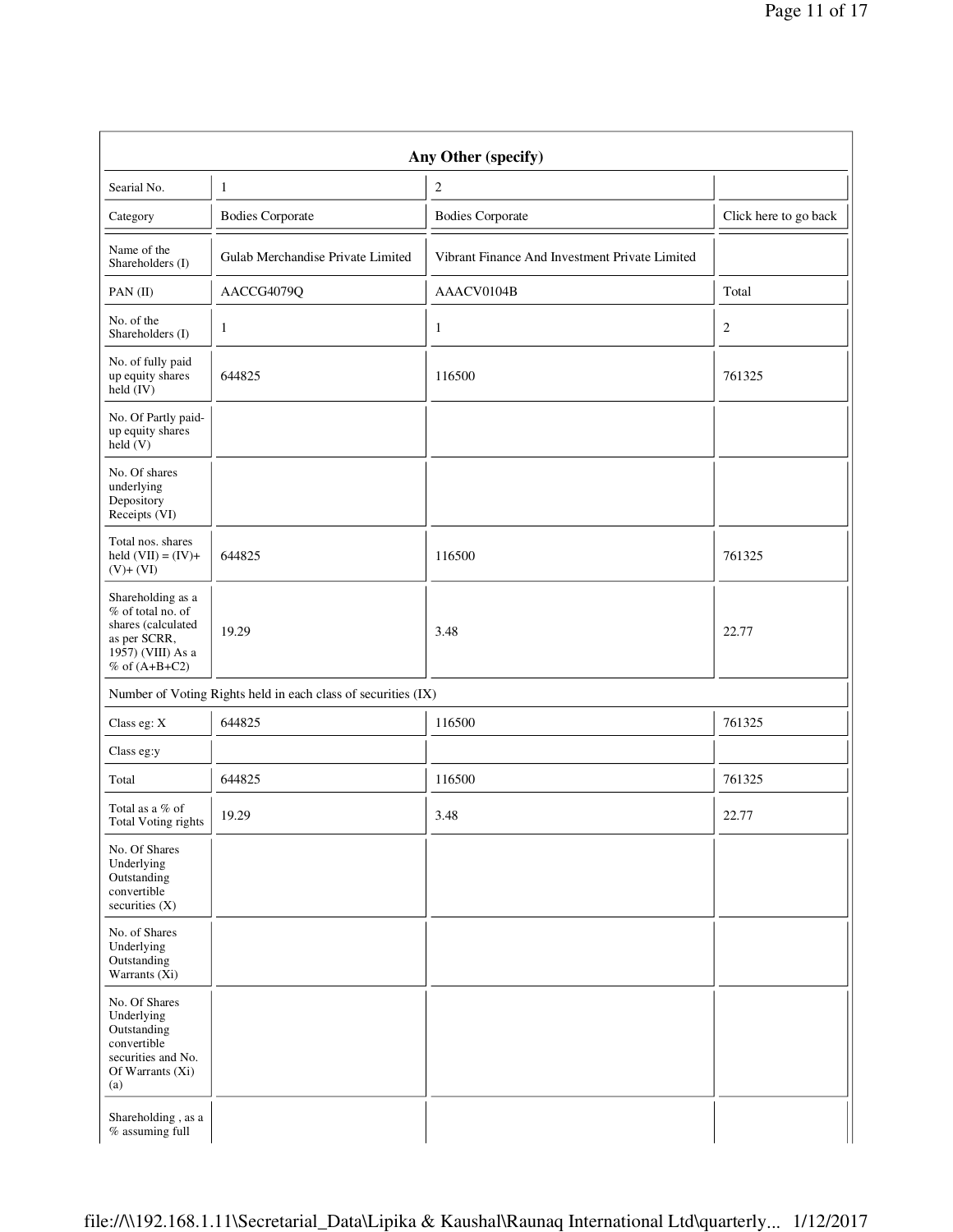| conversion of<br>convertible<br>securities (as a<br>percentage of<br>diluted share<br>capital) $(XI) = (VII)$<br>$+(X)$ As a % of<br>$(A+B+C2)$ | 19.29                                                   | 3.48   | 22.77  |
|-------------------------------------------------------------------------------------------------------------------------------------------------|---------------------------------------------------------|--------|--------|
| Number of Locked in shares (XII)                                                                                                                |                                                         |        |        |
| No. (a)                                                                                                                                         |                                                         |        |        |
| As a % of total<br>Shares held (b)                                                                                                              |                                                         |        |        |
|                                                                                                                                                 | Number of Shares pledged or otherwise encumbered (XIII) |        |        |
| No. (a)                                                                                                                                         |                                                         |        |        |
| As a $%$ of total<br>Shares held (b)                                                                                                            |                                                         |        |        |
| Number of equity<br>shares held in<br>dematerialized<br>form $(XIV)$                                                                            | 644825                                                  | 116500 | 761325 |
| Reason for not<br>providing PAN                                                                                                                 |                                                         |        |        |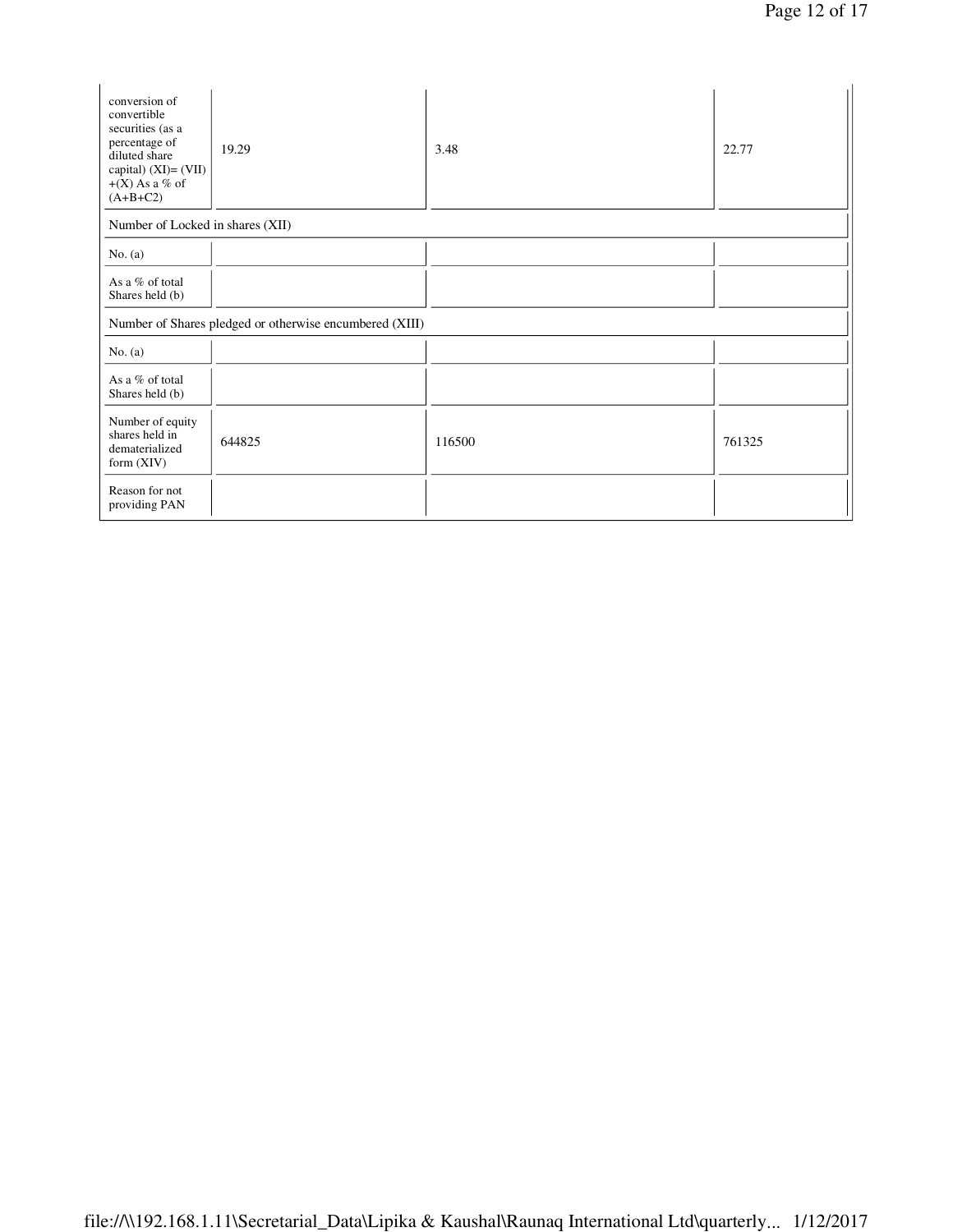| Individuals - ii. Individual shareholders holding nominal share capital in excess of Rs. 2 lakhs.                                                                          |               |                 |                |                       |  |  |
|----------------------------------------------------------------------------------------------------------------------------------------------------------------------------|---------------|-----------------|----------------|-----------------------|--|--|
| Searial No.                                                                                                                                                                | $\mathbf{1}$  | $\overline{c}$  | $\mathfrak{Z}$ |                       |  |  |
| Name of the<br>Shareholders (I)                                                                                                                                            | Subramanian P | Raj Kumar Lohia | Rajiv Garg     | Click here to go back |  |  |
| PAN $(II)$                                                                                                                                                                 | AMBPS8931K    | AAFPL0031K      | ADPPG1269B     | Total                 |  |  |
| No. of fully paid<br>up equity shares<br>held $(IV)$                                                                                                                       | 50700         | 47804           | 43702          | 142206                |  |  |
| No. Of Partly paid-<br>up equity shares<br>held (V)                                                                                                                        |               |                 |                |                       |  |  |
| No. Of shares<br>underlying<br>Depository<br>Receipts (VI)                                                                                                                 |               |                 |                |                       |  |  |
| Total nos. shares<br>held $(VII) = (IV) +$<br>$(V)+(VI)$                                                                                                                   | 50700         | 47804           | 43702          | 142206                |  |  |
| Shareholding as a<br>% of total no. of<br>shares (calculated<br>as per SCRR,<br>1957) (VIII) As a<br>$%$ of $(A+B+C2)$                                                     | 1.52          | 1.43            | 1.31           | 4.25                  |  |  |
| Number of Voting Rights held in each class of securities (IX)                                                                                                              |               |                 |                |                       |  |  |
| Class eg: X                                                                                                                                                                | 50700         | 47804           | 43702          | 142206                |  |  |
| Class eg:y                                                                                                                                                                 |               |                 |                |                       |  |  |
| Total                                                                                                                                                                      | 50700         | 47804           | 43702          | 142206                |  |  |
| Total as a % of<br>Total Voting rights                                                                                                                                     | 1.52          | 1.43            | 1.31           | 4.25                  |  |  |
| No. Of Shares<br>Underlying<br>Outstanding<br>convertible<br>securities $(X)$                                                                                              |               |                 |                |                       |  |  |
| No. of Shares<br>Underlying<br>Outstanding<br>Warrants $(X_i)$                                                                                                             |               |                 |                |                       |  |  |
| No. Of Shares<br>Underlying<br>Outstanding<br>convertible<br>securities and No.<br>Of Warrants (Xi)<br>(a)                                                                 |               |                 |                |                       |  |  |
| Shareholding, as a<br>% assuming full<br>conversion of<br>convertible<br>securities (as a<br>percentage of<br>diluted share<br>capital) $(XI) = (VII)$<br>$+(X)$ As a % of | 1.52          | 1.43            | 1.31           | 4.25                  |  |  |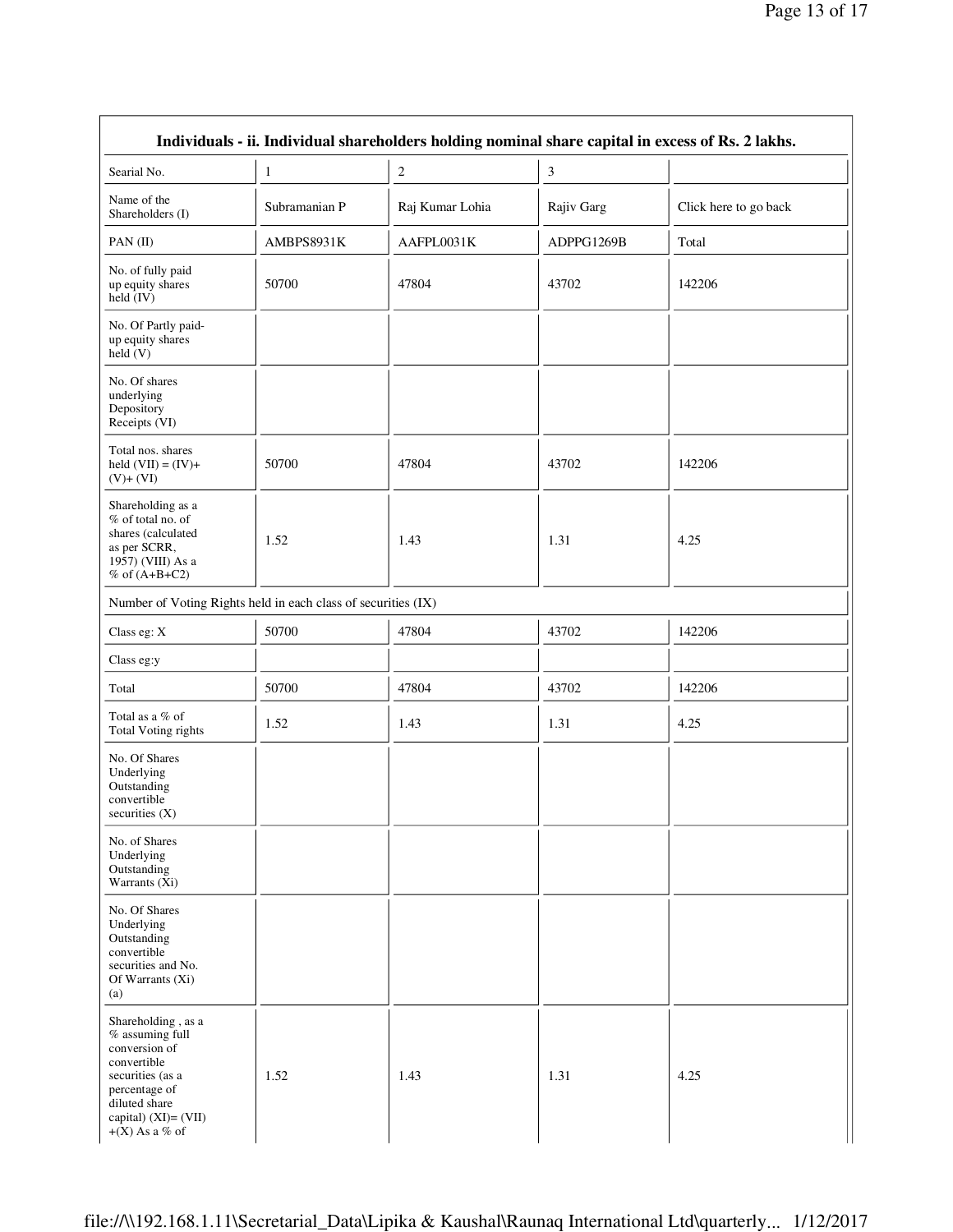| $(A+B+C2)$                                                           |       |       |       |        |  |  |
|----------------------------------------------------------------------|-------|-------|-------|--------|--|--|
| Number of Locked in shares (XII)                                     |       |       |       |        |  |  |
| No. (a)                                                              |       |       |       |        |  |  |
| As a % of total<br>Shares held (b)                                   |       |       |       |        |  |  |
| Number of equity<br>shares held in<br>dematerialized<br>form $(XIV)$ | 50700 | 47804 | 43702 | 142206 |  |  |
| Reason for not providing PAN                                         |       |       |       |        |  |  |
| Reason for not<br>providing PAN                                      |       |       |       |        |  |  |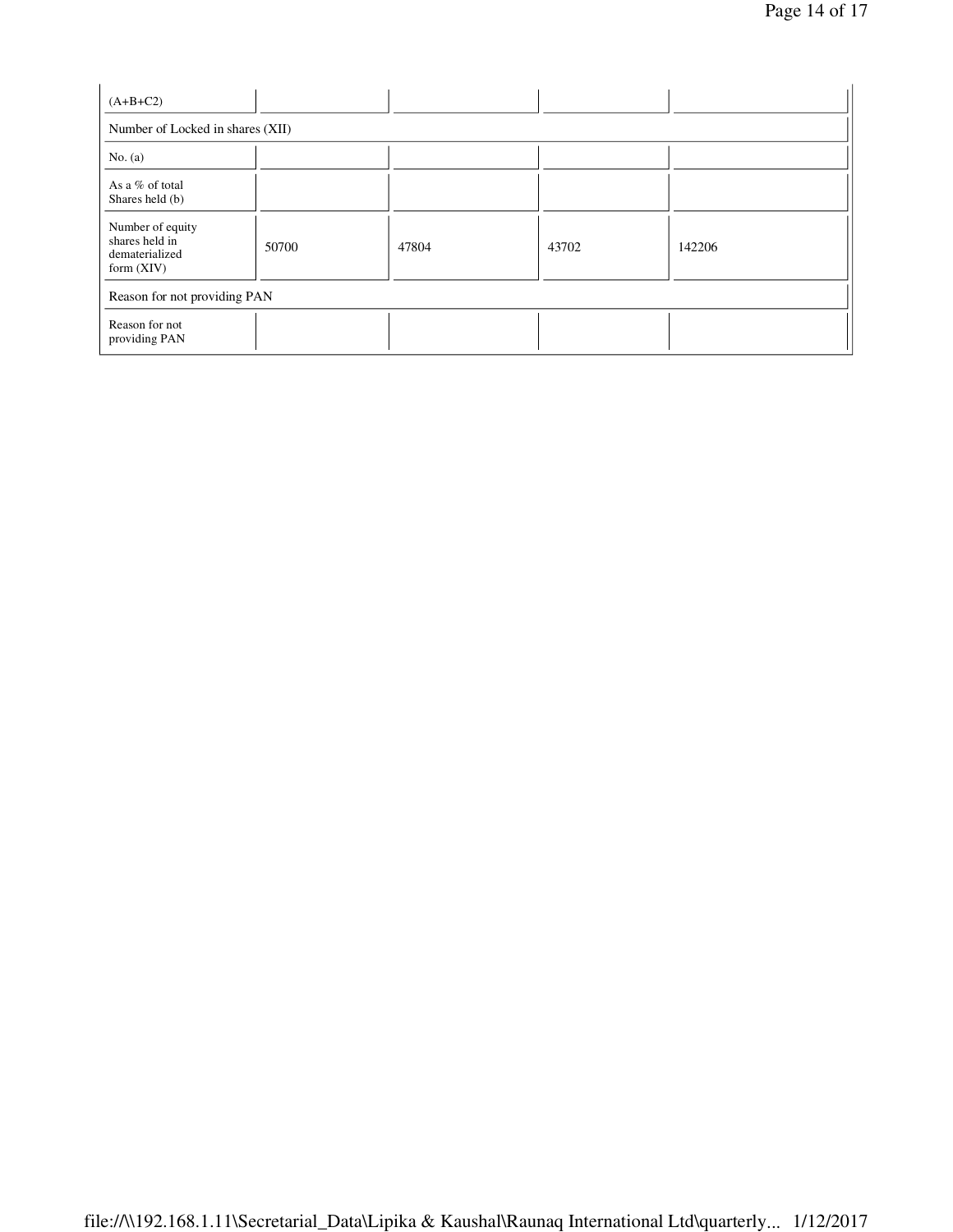| Any Other (specify)                                                                                                      |            |                                                               |             |                         |                         |                       |
|--------------------------------------------------------------------------------------------------------------------------|------------|---------------------------------------------------------------|-------------|-------------------------|-------------------------|-----------------------|
| Searial No.                                                                                                              | 1          | $\overline{c}$                                                | 3           | $\overline{4}$          | $\sqrt{5}$              |                       |
| Category                                                                                                                 | <b>HUF</b> | NRI - Non-Repat                                               | NRI - Repat | <b>Clearing Members</b> | <b>Bodies Corporate</b> |                       |
| Category / More<br>than 1 percentage                                                                                     | Category   | Category                                                      | Category    | Category                | Category                |                       |
| Name of the<br>Shareholders (I)                                                                                          |            |                                                               |             |                         |                         | Click here to go back |
| PAN (II)                                                                                                                 |            |                                                               |             |                         |                         | Total                 |
| No. of the<br>Shareholders (I)                                                                                           | 28         | 4                                                             | 2           | 12                      | 29                      | 75                    |
| No. of fully paid<br>up equity shares<br>held $(IV)$                                                                     | 40822      | 1881                                                          | 1574        | 13817                   | 47838                   | 105932                |
| No. Of Partly paid-<br>up equity shares<br>held (V)                                                                      |            |                                                               |             |                         |                         |                       |
| No. Of shares<br>underlying<br>Depository<br>Receipts (VI)                                                               |            |                                                               |             |                         |                         |                       |
| Total nos. shares<br>held $(VII) = (IV) +$<br>$(V)+(VI)$                                                                 | 40822      | 1881                                                          | 1574        | 13817                   | 47838                   | 105932                |
| Shareholding as a<br>$%$ of total no. of<br>shares (calculated<br>as per SCRR,<br>1957) (VIII) As a<br>$%$ of $(A+B+C2)$ | 1.22       | 0.06                                                          | 0.05        | 0.41                    | 1.43                    | 3.17                  |
|                                                                                                                          |            | Number of Voting Rights held in each class of securities (IX) |             |                         |                         |                       |
| Class eg: X                                                                                                              | 40822      | 1881                                                          | 1574        | 13817                   | 47838                   | 105932                |
| Class eg:y                                                                                                               |            |                                                               |             |                         |                         |                       |
| Total                                                                                                                    | 40822      | 1881                                                          | 1574        | 13817                   | 47838                   | 105932                |
| Total as a % of<br>Total Voting rights                                                                                   | 1.22       | 0.06                                                          | 0.05        | 0.41                    | 1.43                    | 3.17                  |
| No. Of Shares<br>Underlying<br>Outstanding<br>convertible<br>securities (X)                                              |            |                                                               |             |                         |                         |                       |
| No. of Shares<br>Underlying<br>Outstanding<br>Warrants $(X_i)$                                                           |            |                                                               |             |                         |                         |                       |
| No. Of Shares<br>Underlying<br>Outstanding<br>convertible<br>securities and No.<br>Of Warrants (Xi)<br>(a)               |            |                                                               |             |                         |                         |                       |
|                                                                                                                          |            |                                                               |             |                         |                         |                       |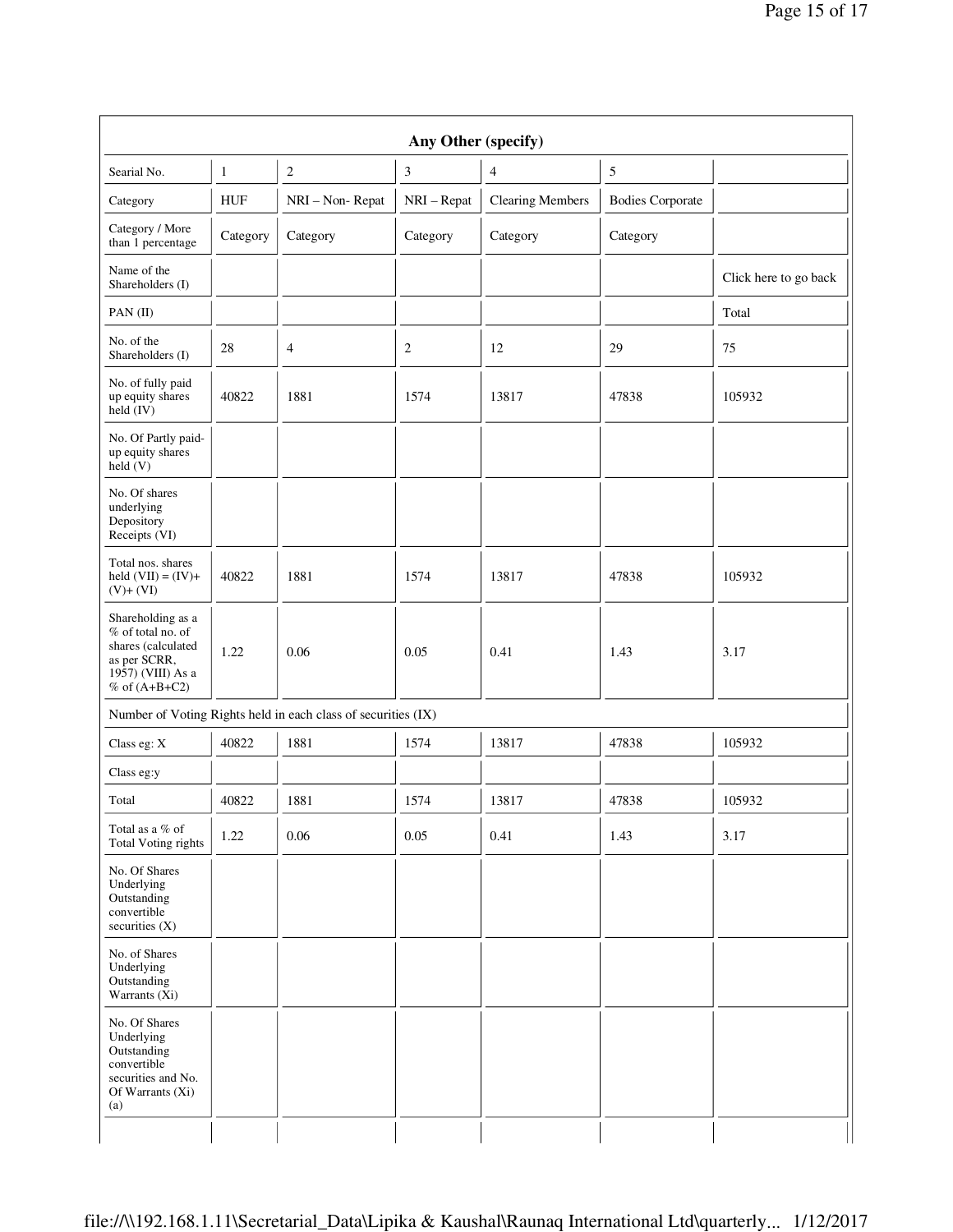| Shareholding, as a<br>% assuming full<br>conversion of<br>convertible<br>securities (as a<br>percentage of<br>diluted share<br>capital) $(XI) = (VII)$<br>$+(X)$ As a % of<br>$(A+B+C2)$ | 1.22  | 0.06 | 0.05 | 0.41  | 1.43  | 3.17  |
|------------------------------------------------------------------------------------------------------------------------------------------------------------------------------------------|-------|------|------|-------|-------|-------|
| Number of Locked in shares (XII)                                                                                                                                                         |       |      |      |       |       |       |
| No. $(a)$                                                                                                                                                                                |       |      |      |       |       |       |
| As a % of total<br>Shares held (b)                                                                                                                                                       |       |      |      |       |       |       |
| Number of equity<br>shares held in<br>dematerialized<br>form $(XIV)$                                                                                                                     | 40822 | 1881 | 1574 | 13817 | 23098 | 81192 |
| Reason for not providing PAN                                                                                                                                                             |       |      |      |       |       |       |
| Reason for not<br>providing PAN                                                                                                                                                          |       |      |      |       |       |       |